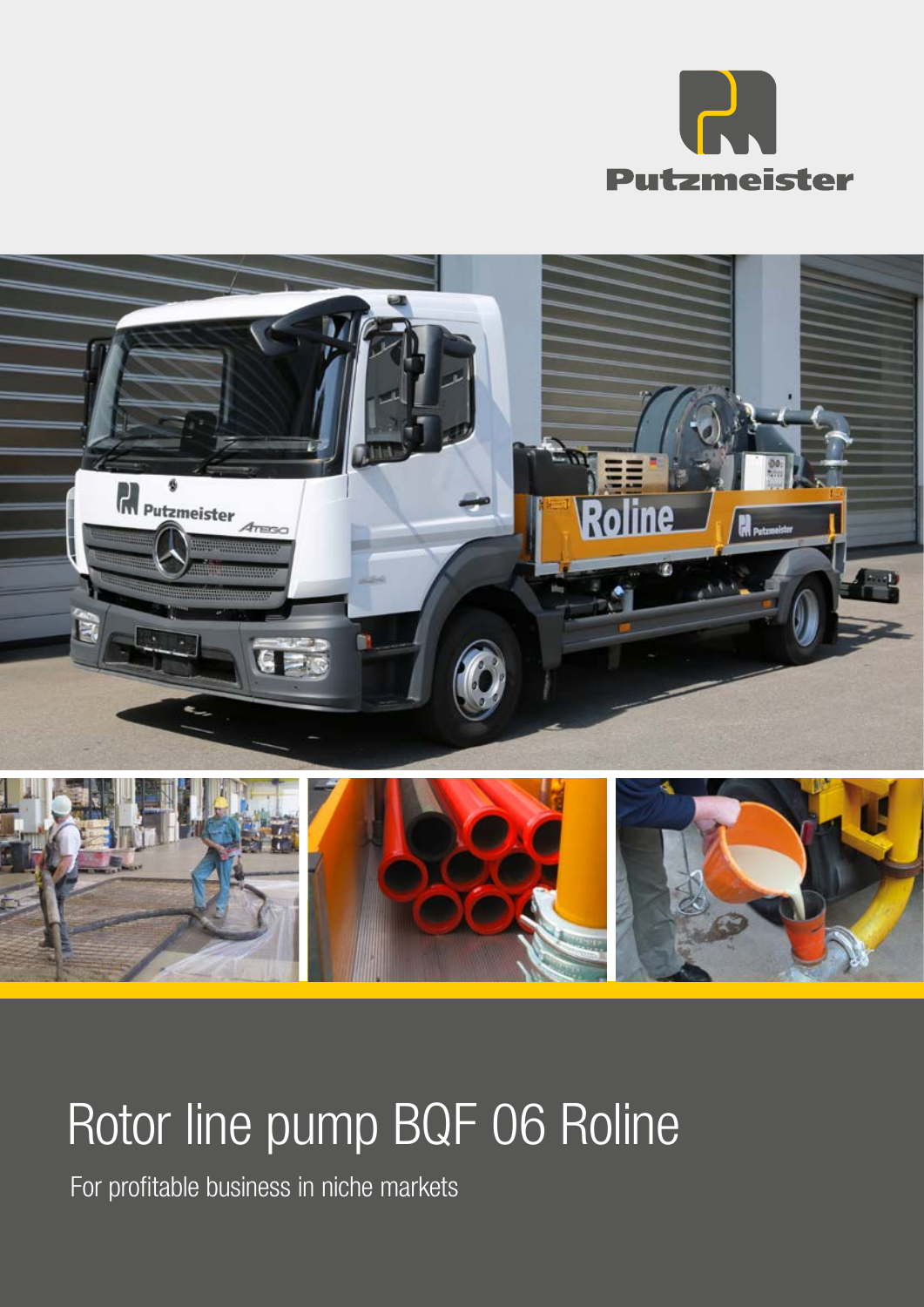## Roline – for economic concreting on small construction sites

### Well equipped for special tasks with the Roline:

- Renovations
- Placing of small amounts of concrete
- Difficult to reach construction sites
- Special concretes

## Growing within its niche – the Roline pump concept

The Roline machine concept makes those applications economic again which have been unprofitable so far. With this small, highly manoeuvrable machine, a wide variety of pumping tasks can be tundertaken economically, fast and sometimes even more simply than with a large truck-mounted concrete pump. Add to this the fact that the machine costs a lot less, both in terms of the initial investment and the running costs.

Experiences of customers showed their advantages when pumping concrete, in swimming pools, cellars, terraces behind houses and in inaccessible narrow alleys. It is not the intention to compete with large-scale boom pumps; on the contrary, activities are limited to concreting work where pumping is easily carried out with a rotor or delivery lines and hoses.



Filling the cement slurry to start pumping The DN 75 delivery hoses are easy to handle

No supports are required with the Roline. Work can begin as soon as the reducer

pipe is connected.

These hoses with up to 3 m length can be easily laid without any problem and can still be moved by hand when concreting reinforcements, even when filled with concrete.

The output of the rotor pump is in theory limited to a maximum of 58 m<sup>3</sup>/h. But on smaller building sites, slower, continuous pumping is often more appropriate and more efficient than going full speed ahead and then having to hold back.

Working with Roline is therefore economical for both sides – for the customers and for the operator!



Easy loading and unloading of the 3 m delivery hoses and couplings



The delivery line is quickly laid and routed. A total of 45 m of delivery hoses and 45 m of delivery line are carried with the pump.



Breaks in pumping are used to dismantle the hoses



After cleaning, the hoses are immediately stowed away









Finally, the hopper and pipes are cleaned. Dismantling and cleaning are completed after only 30 minutes.